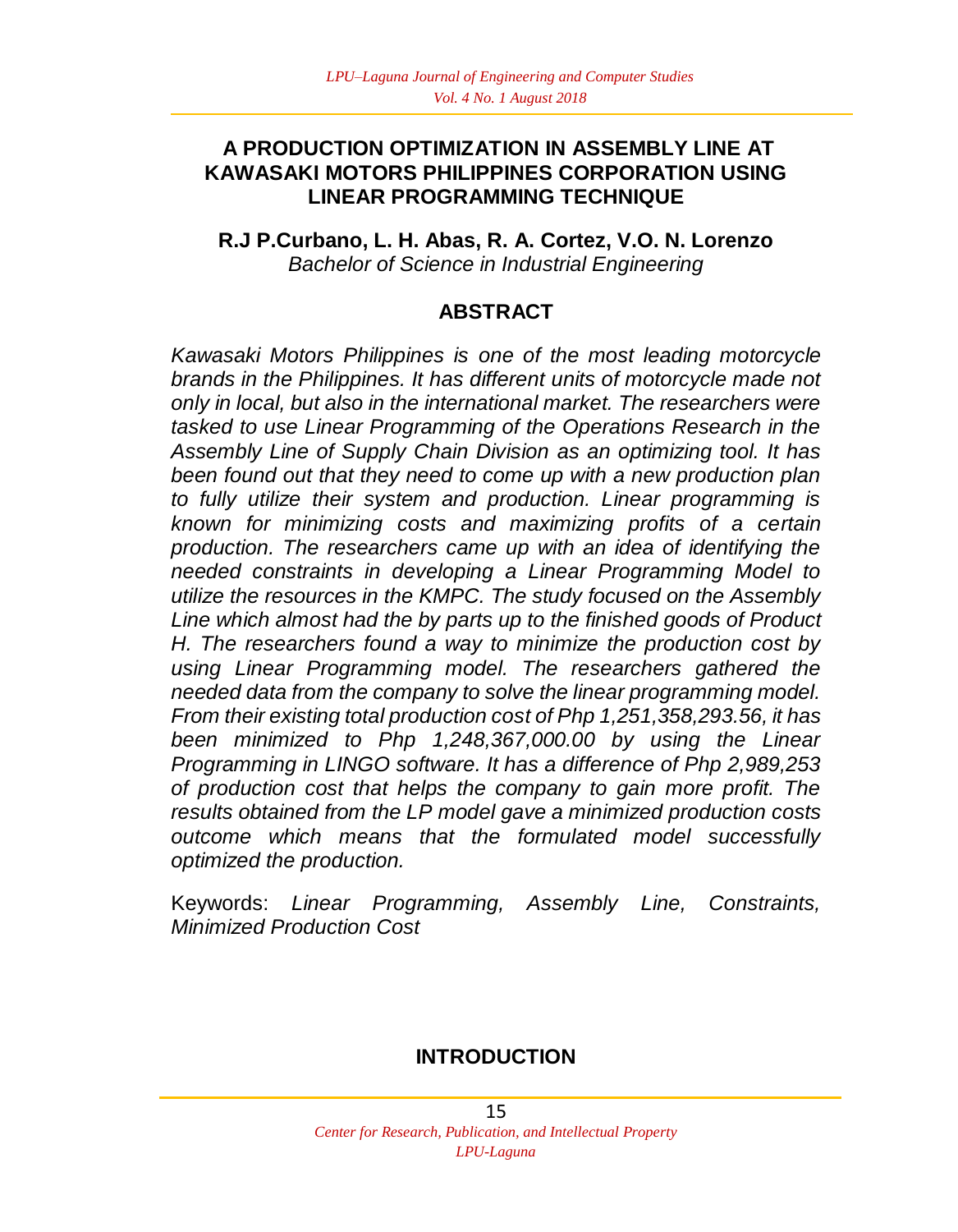Manufacturing companies often face problems related to the productivity optimization and efficiency of the production line. A production optimization is essentially "production control" where you minimize, maximize, or target the production of the product in order to satisfy the customers' demand in relation to the available workers and raw materials and resources.[1]

In this manner, linear programming model was used in order to optimize the production of the company. There are computer application solvers or software that are available in showing the optimal solution of a mathematical model. Linear programming model is appropriate in optimizing the production of the company whether to minimize the production costs or maximizes the profit. In using linear programming model, all constraints and factors should be identified.

Linear programming is concerned with describing the interrelations of the components of a system. It is concerned with creating and arriving at the best design, given the technology, the required specifications, and stated objective.[2] It is a method of allocating resources in an optimal way. It is one of the most widely used operations research tools[3] to determine optimal resource utilization.[4]

Linear Programming is used to successfully model numerous real worlds' situations. From scheduling of airline routes to shipping different products from refineries to cities to finding an optimal solution for minimizing cost and maximizing profit of a manufacturing industry.[5]

Another research shows that linear programming has been widely applied in Breweries, as most managerial problems involve resource allocation. For example, management decision problems such as production planning, capital budgeting, personnel allocation, advertising and promotion planning are concerned with the achievement of a given objective (profit maximization or cost minimization) subject to limited resources (money, material, labor, time, etc.).[6]

The researchers want to contribute in the increase of both productivity and profitability and, at the same time, reducing the cost of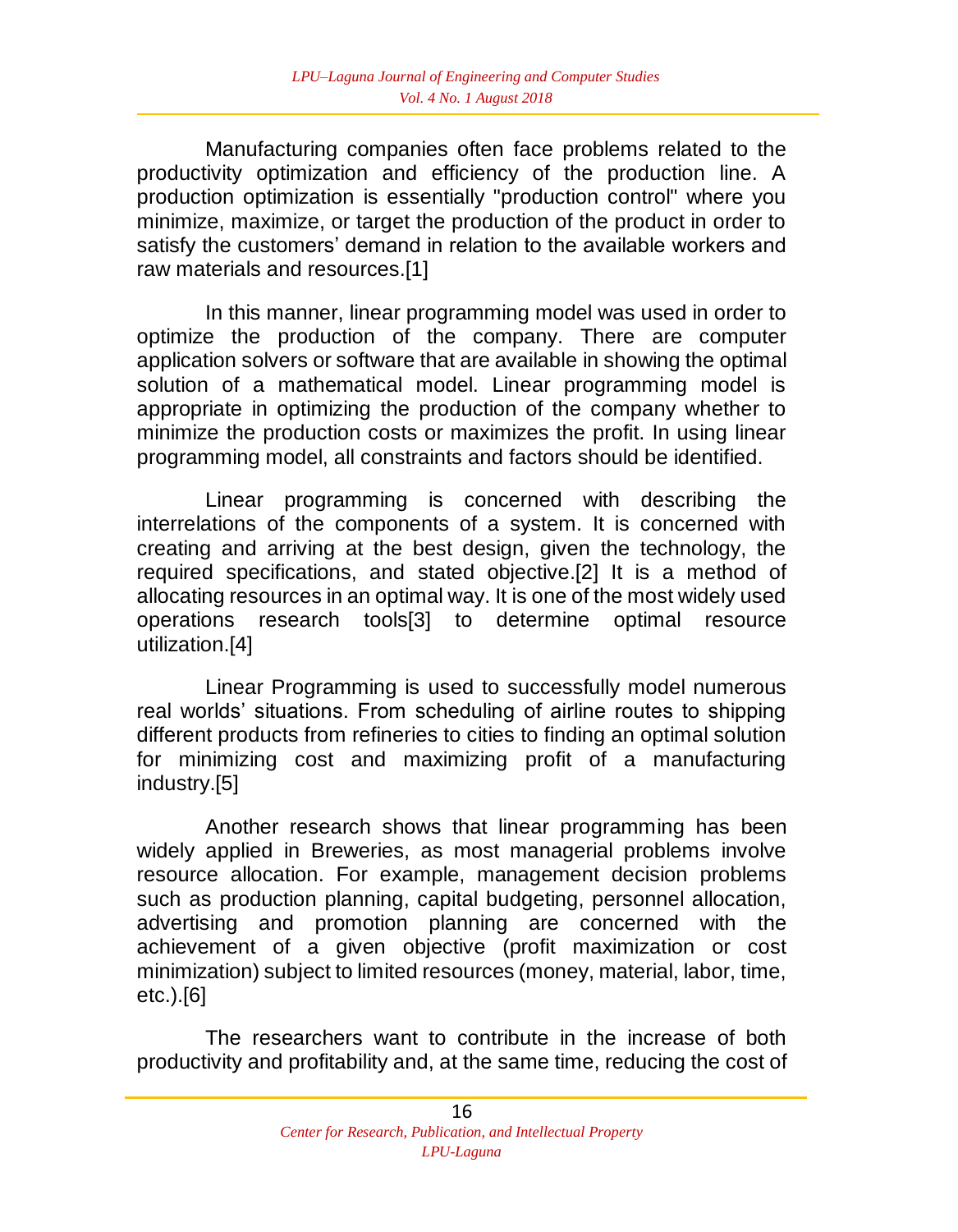the whole organization by constructing an optimized linear programming model. Developing of a flexible linear programming model procedure contributes to the goals of the research. In constructing the model, the researchers should consider the factors that may affect introduction optimization. This work aimed to be able to find an optimal solution in the industry, specifically in Kawasaki Motors Philippines Corporation (KMPC).

Conceptual Framework

A research paradigm was used by the researchers to show the data, process, and the output of the Linear Programming model.



**Figure 1**. Research Paradigm

Objectives of the Study

The main objective of this research aimed to develop a Linear Programming model to optimize the production of Kawasaki Motors Philippines Corporation (KMPC). Specifically, this study aimed to:

- 1. identify the decision variables and constraints of the problem;
- 2. develop the linear programming model;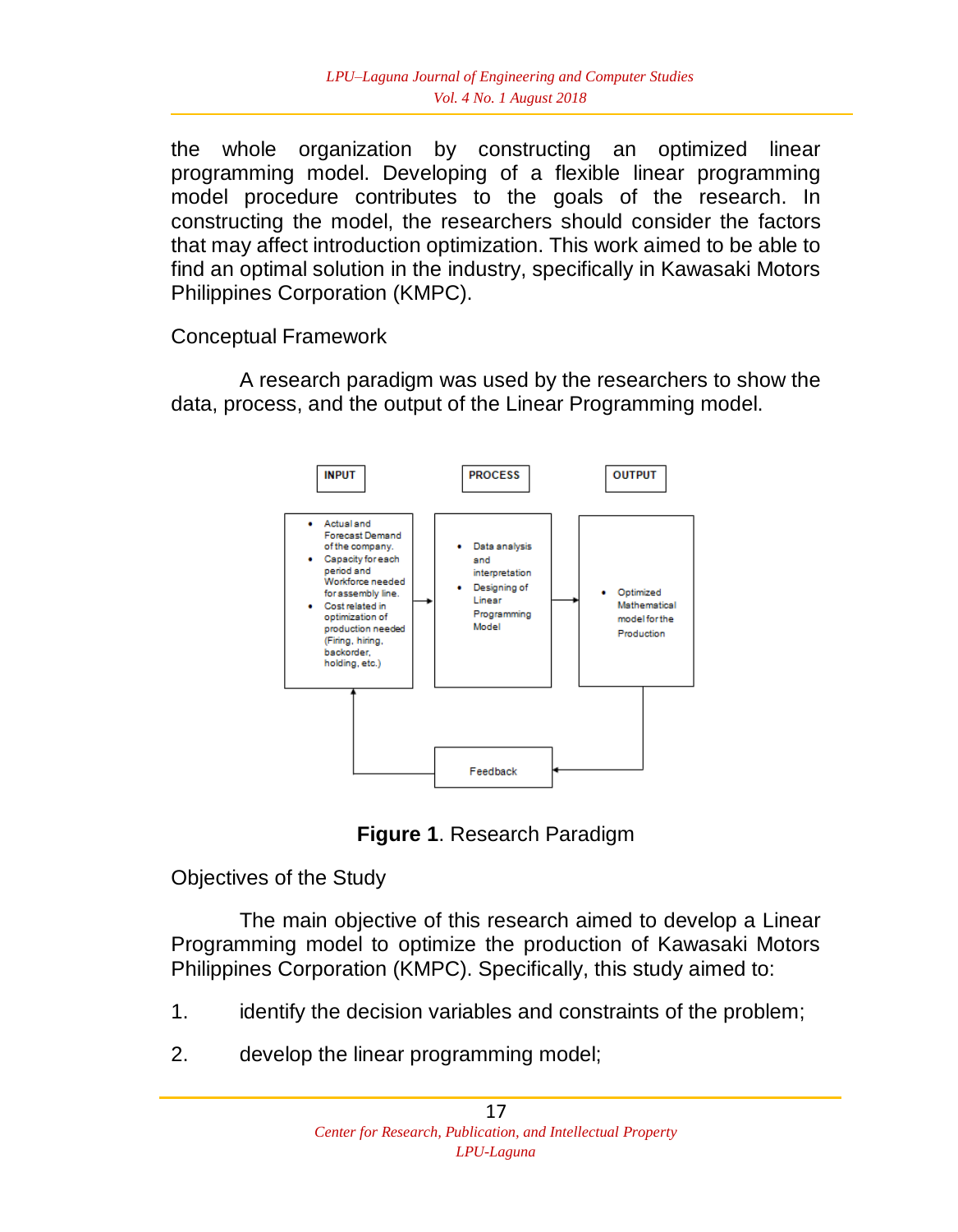3. analyze the result of the Linear Programming model;

4. compare the result of linear programming model with KMPC's current production cost; and

5. propose the optimized production using Linear Programming model.

# **METHODOLOGY**

The researchers used the applied research approach that solves specific problems and take action on certain issues. This involved investigating of causes and seeks answers to the problem face by the industrial organization. It required checklist and structured interview in collecting data. The gathering of information about determining the constraints needed was done by collecting the data from different departments of the company. In line with this, the approach for this project was in the area of Linear Programming (LP) techniques to solve business problems in manufacturing.

## Data Analysis

In this study, the researchers primarily used the Linear Programming technique under Operations Research. A general linear programming procedure (setting of objective function, constraints and non-negativity restriction) has been applied to set the data gathered from KMPC into its mathematical model. In order to solve the mathematical expression, the LINGO software for a linear programming technique was used. The optimal solution generated by the LINGO software was compared against the existing company's performance of production optimization. After that, conclusions were made regarding the findings of the study.

## Design of Constraints

### ECONOMIC:

• Production costs, excluding labor, do not change over the planning horizon and thus are ignored.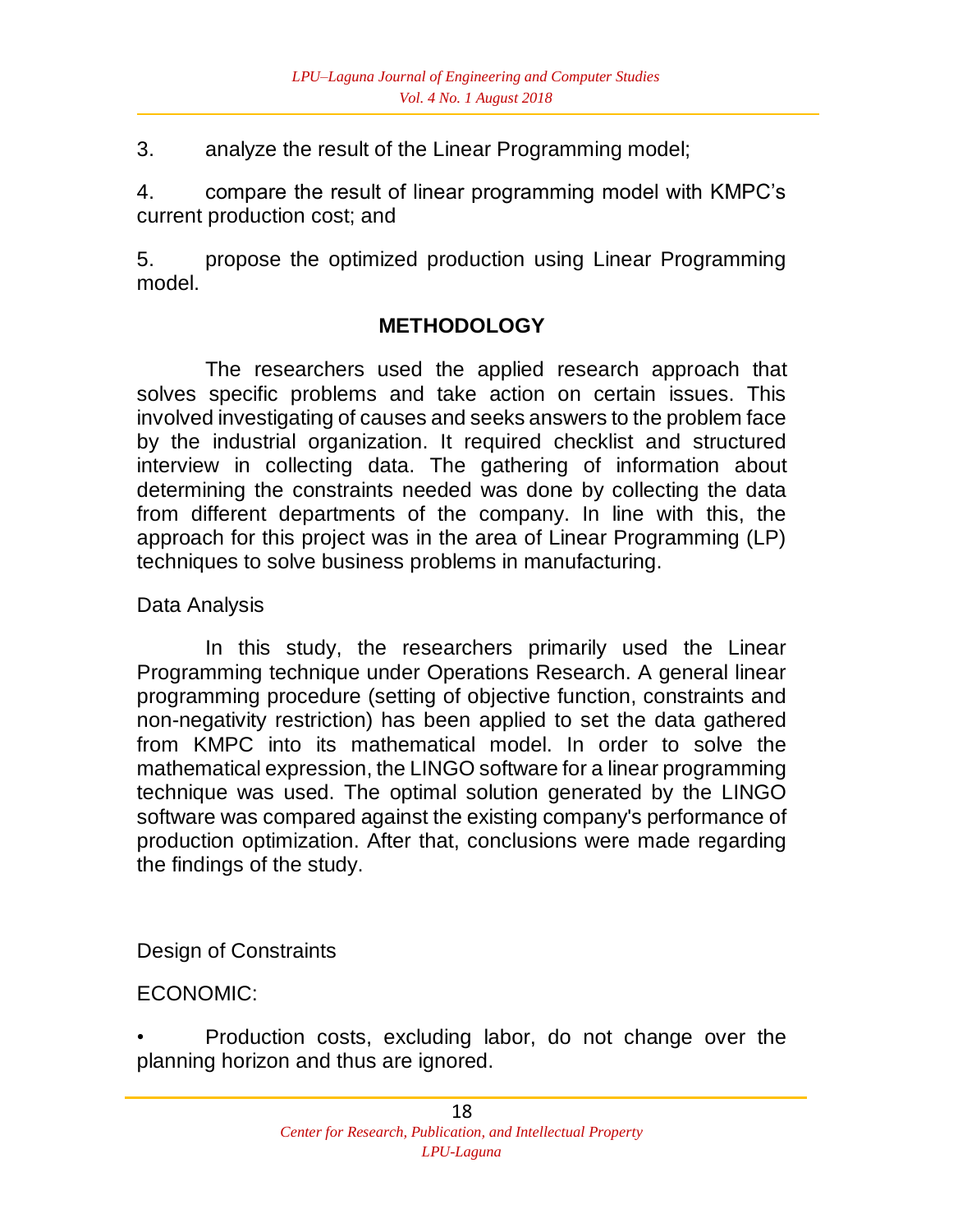• A unit produced, but not sold in a month, is counted as inventory for that entire month (end-of-month inventory).

The mathematical model only focused on the production costs such as, price per parts, minimum wage of the assembly line workers, inventory costs, and standard working hours per day.

• Total production cost that has been compared to the model's result was also limited with the same constraints and excluded other unsaid costs.

### ENVIRONMENTAL:

The proposed mathematical equation needed for the production is subject for approval especially if there are weather occurrences such as typhoon, flood etc.

SOCIAL:

The mathematical equation is accepted if the forecasted output could achieve within the operating days, without having a need for overtime.

### POLITICAL:

By using the model, it is important to check if there are no violated regulations set by the Job, Safety and Quality Departments of the Philippines.

### HEALTH AND SAFETY:

The model should undergo a mock production to see if the workers could do it in their normal workload and to avoid any health concerns that may arise in case the work would be in full load.

### MANUFACTURABILITY:

The demand for motorcycles should be taken into consideration by checking the demand could be achieved set by the model.

## SUSTAINABILITY: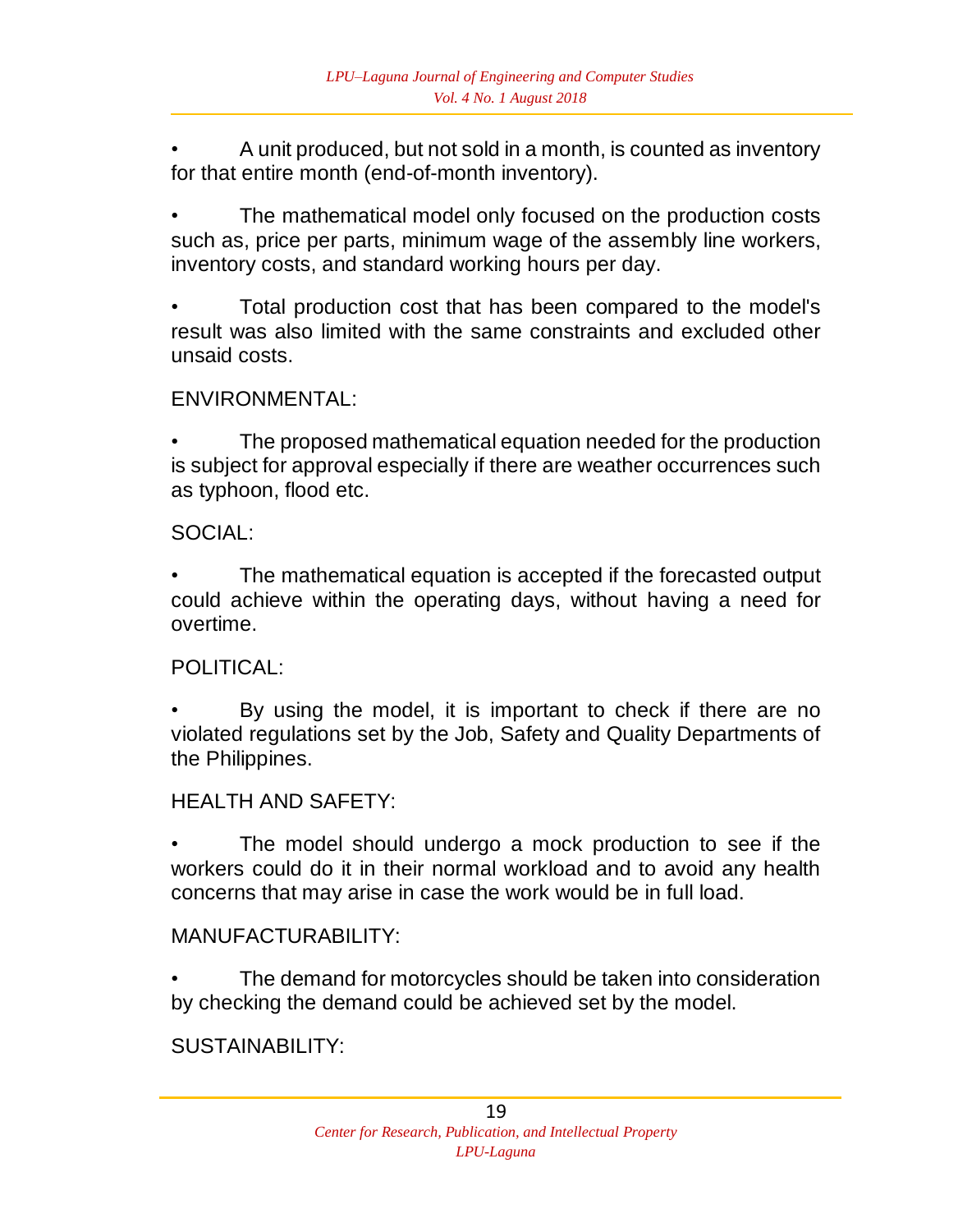There is chance for modification in the mathematical model depending on the needs of the customer, quality, and safety or production output.

• All other constraints (labor, other costs, etc.) should be included for further optimization of the model.

# **RESULTS AND DISCUSSION**

Identification of decision variables and constraints.

# **Parameters**

# **Identification of decision variables and constraints.**

# **Parameters**

 $T =$  planning-horizon length, in periods

 $t =$  index of periods,  $t = 1, 2, \ldots, T$ 

 $D_f$ = forecasted number of units demanded in period t

 $N_f$  number of units that can be made by one worker in

period t

- $C_t^P$  = cost to produce one unit in period t
- $C_t^W$  = cost of one worker in period t
- $C_t^H$  = cost to hire one worker in period t
- $C_t^L$  = cost to lay off one worker in period t
- $C_t^I$  = cost to hold one unit in inventory for period t

# **Definition of decision variables**

The required optimal numbers of the following variable are denoted as follows:

 $P_f$ = the number of units produced in period *t* 

 $W_f$ = the number of workers needed in period  $t$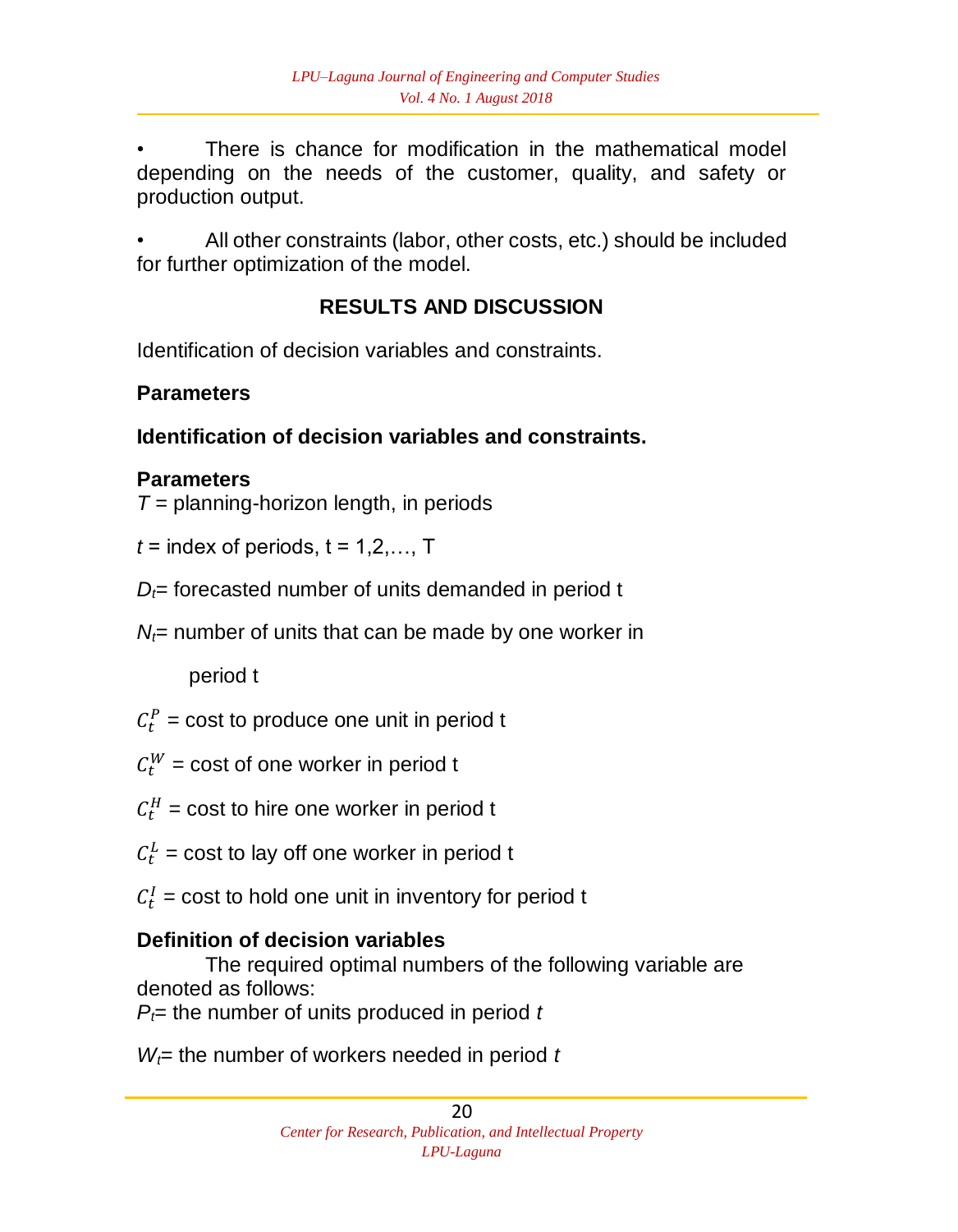$H_f$ = the number of workers hired in period *t* 

 $L_f$ = the number of workers laid off in period  $t$ 

 $I_f$ = the number of units held in inventory at the end of period  $t$ 

The objective function for optimizing the production is formulated as shown below:

$$
\sum_{t=1} \left( C_t^P P_t + C_t^W W_t + C_t^H H_t + C_t^L L_t + C_t^I I_t \right)
$$

Min  $C =$  The list of constraints can be formulated as follows:

**The Production-Capacity Constraints:** 

$$
P_t \leq n_t W_t
$$

**The Work-force Constraints** 

$$
W_t = W_{t-1} + H_t - L_t
$$

The Inventory-balance Constraint

$$
I. = I. \quad +P. - D_t
$$

$$
P_t, W_t, H_t, L_t, I_t \ge 0
$$

## **5.2 Linear Programming Model for Kawasaki Motors**

Philippines Corporation Assembly Line

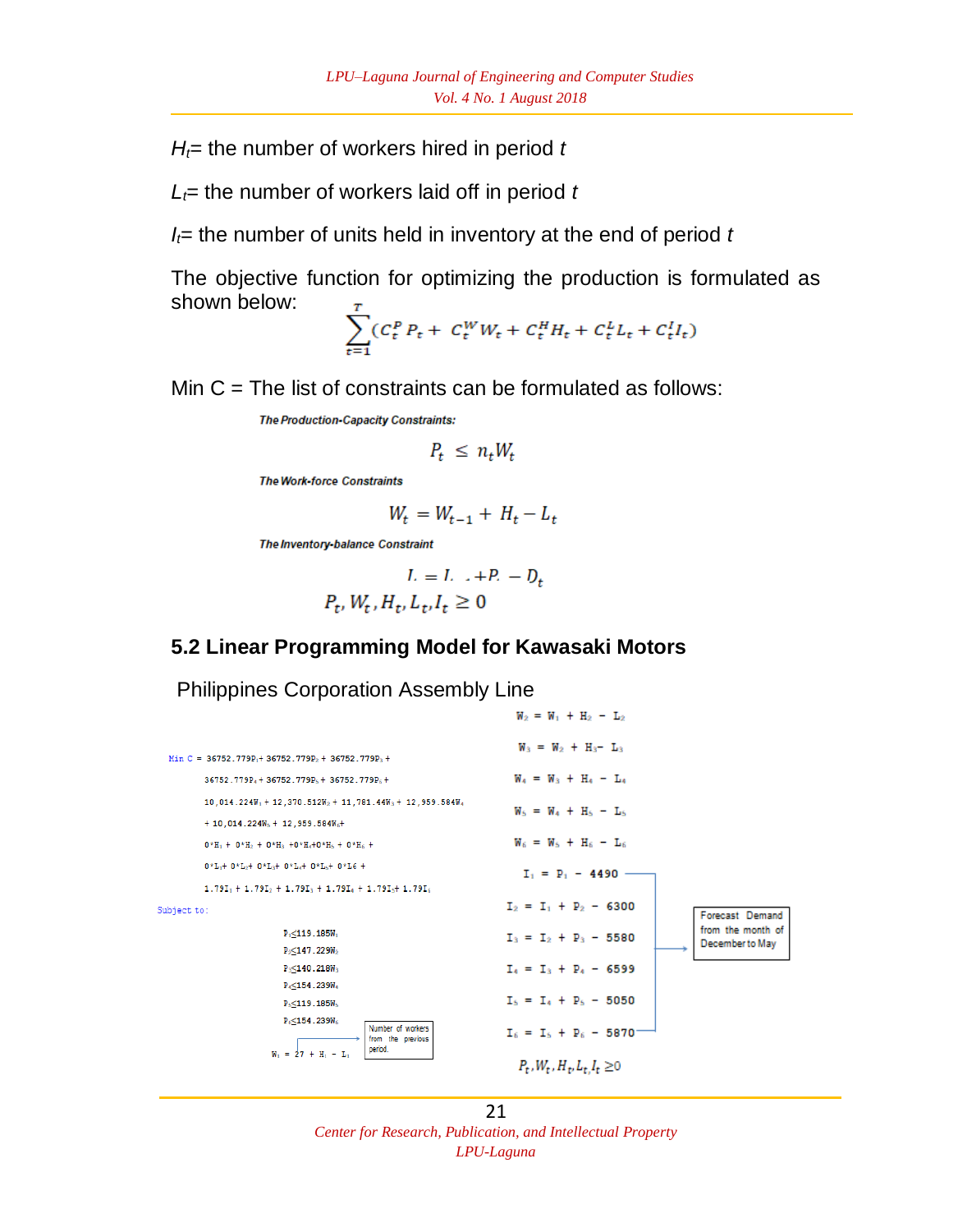| <b>Constraints</b>             | <b>Existing Situation</b> | <b>Optimal Solution</b> |
|--------------------------------|---------------------------|-------------------------|
| <b>Unit Produced</b>           | Value                     | Value                   |
| Pi                             | 4460                      | 4490                    |
| P <sub>2</sub>                 | 6216                      | 6300                    |
| P3                             | 5600                      | 5580                    |
| Pa                             | 6512                      | 6599                    |
| Ps                             | 5032                      | 5050                    |
| <b>Workers Needed</b>          | Value                     | Value                   |
| $W_1$                          | 35                        | 37.73109 ~ 38           |
| $W_2$                          | 37                        | 42.85714 ≈ 43           |
| W <sub>3</sub>                 | 35                        | 39.85714 ≈ 40           |
| Wa                             | 37                        | 42.85065 ≈ 43           |
| Ws                             | 37                        | 42.43697 ≈ 42           |
| Ws                             | 33                        | $38.1168 \approx 38$    |
| Units held in Inventory        | Value                     | Value                   |
| h                              | $-30$                     | o                       |
| l2                             | $-84$                     | 0                       |
| Iз                             | $-20$                     | o                       |
| l4                             | $-87$                     | o                       |
| ls                             | $-18$                     | o                       |
| lв                             | $-62$                     | Ō                       |
| <b>Workers Hired</b>           | Value                     | Value                   |
| Ht                             | 8                         | 10.73109 ≈ 11           |
| H <sub>2</sub>                 | $\overline{2}$            | $5.12605 \approx 5$     |
| Hз                             | ٥                         | o                       |
| H4                             | $\overline{2}$            | $2.993506 \approx 3$    |
| Hs                             | ٥                         | o                       |
| Hs                             | ٥                         | o                       |
| <b>Workers Laid-off</b>        | Value                     | Value                   |
| Ŀf                             | 0                         | 0                       |
| Ŀ                              | o                         | Ō                       |
| Lз                             | $\overline{2}$            | 3                       |
| Le                             | 0                         | o                       |
| Ls                             | 0                         | $0.4136746 \approx 1$   |
| Lδ                             | 4                         | $4.320092 \approx 4$    |
| <b>Total Production Cost =</b> | P 1,251,358,293.56        | P 1,248,367,000         |

#### **5.3 Analysis of the result of Linear Programming Model**

The number of produced units from the existing situation and from the optimal solution was different. The numbers of units required by the customer was achieved when it comes to the optimal solution of linear programming model. For workers needed in the optimal solution, the company needed to hire workers more than the existing numbers of workers available. The row of units held in inventory, the existing solution had a large number of inventories that had a large impact to the total production cost of the company. While in the optimal solution, it did not have an inventory that lessened the cost of production. For the workers hired, the company should add more workers to achieve the customer demand. The result from the LINGO software was P1,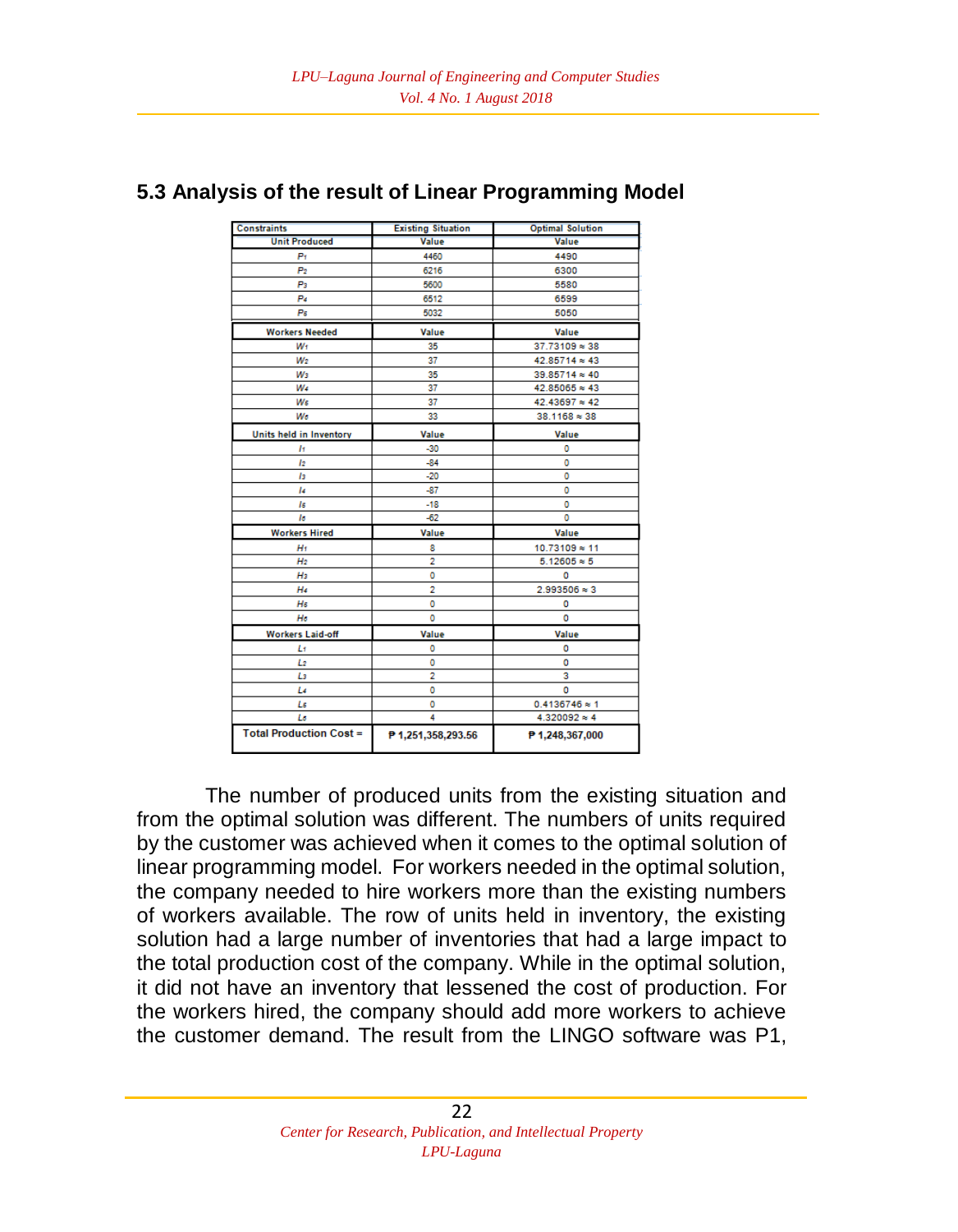248,367,000, while the company's current cost was P1, 251,358,293.56.

#### **CONCLUSION**

In making important business process decisions, strategies for solving a Linear Programming models can be made efficient to impart reliable results. Identifying the decision variables and constraints, parameters should be considered first to avoid miscalculations in developing the model. Three important constraints were identified that have a big impact for the total production cost. First set of constraint was Production-Capacity, to settle the number of workers available for the starting period and how many workers to be hired and laid off. Workforce size constraint limits the number of units that can be produced. Inventory-balance constraint dealt with the number of units that should be inside the warehouse if there were excess units produced.

In this study, a linear programming equation was developed to optimize the total production costs for the month of December-January. The linear programming model equated the sum of units produced costs, hiring and lay-off costs, and inventory holding costs over all periods.

For the analysis of the model, LINGO software was used to get the results. The forecast demands of the company and the proposed number of units to be produced were attained. The production needed additional workers to meet the necessary demand per month. Those workers should be hired for the month of December, January, and April, while workers to laid-off should be in the months of March and May. No inventories of product H were recorded in the warehouse because of the equal units of forecasted demand and actual outputs.

Compared to Kawasaki's existing production, the LP model result had lesser production cost. There was a difference of Php 2,989,253 in favor of the LP model. There were instances that the optimized solution had bigger cost on a certain month but it did not affect the total cost because of the lower costs on the following months. This study has helped the company to achieve an optimized cost compared to their existing process.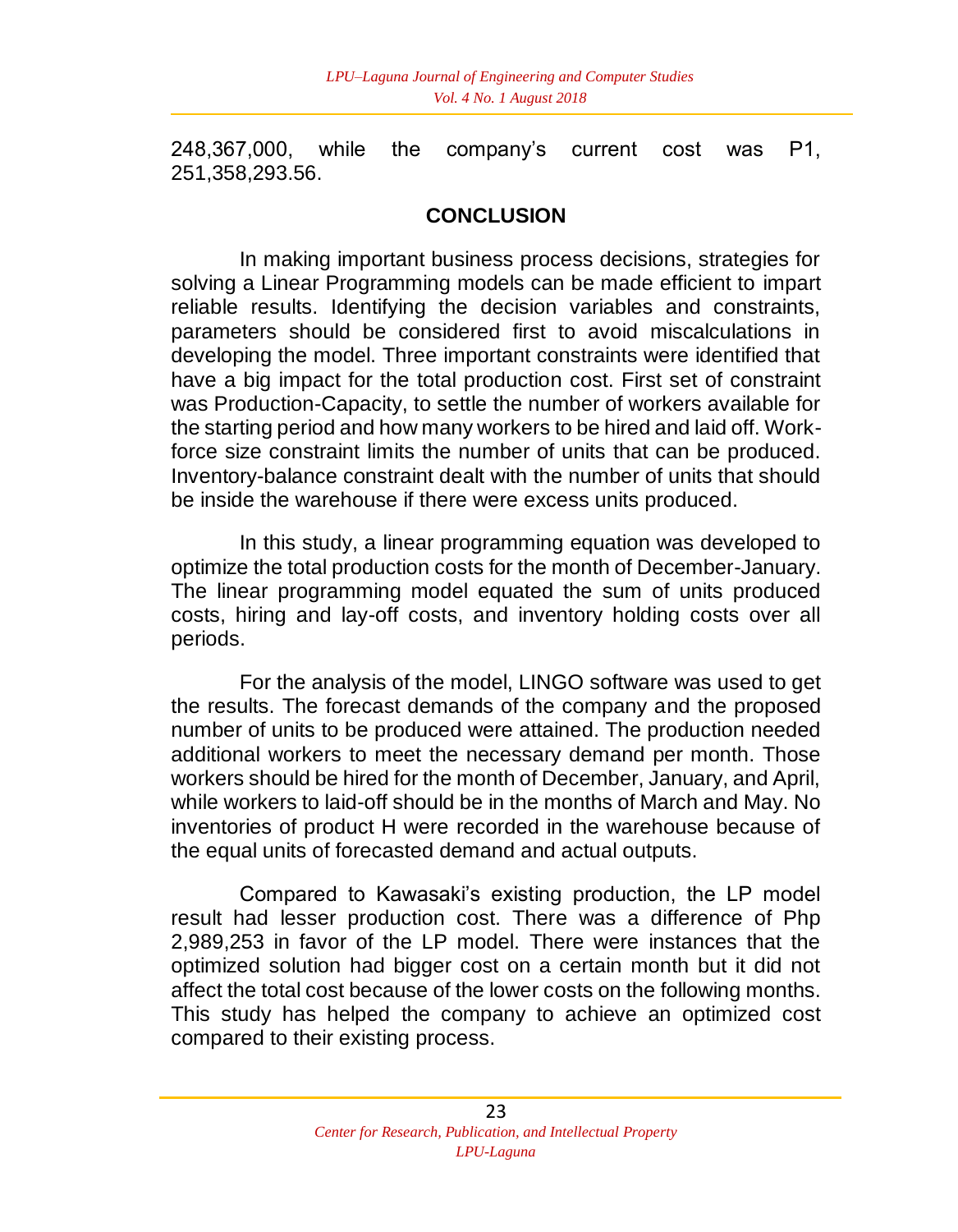The researchers have proposed the results attained from the LP model that made their production costs more optimized. The data used in this research were average values obtained from the previous year transactions (December 2016-May 2017). According to its existing process, operational environment was relatively stable. Though there are times that demands are not necessarily met, the inventory fills up the insufficient units for the month. With Linear programming, demands were met and inventories were reduced. Adding of workers for the Assembly Line made an impact to meet the necessary production demand. Also having no costs for the hiring and firing of workers made those additional workers an advantage for the company to also reduce the total production costs.

### **RECOMMENDATIONS**

Linear programming has a wide range of practical methodology in solving processing problems. The concept behind the formulation of production problem into linear programming models is quite simple and provides an analytical methodology as basis for factual decisionmaking in the industry. The application requires business data to be interpreted in a meaningful way and to be quantified as linear relationships existing between objective function and its constraints. Although this requirement in the application of linear programming may seem restrictive, many real-world business problems can be formulated in this manner. Results of such models interpreted in a very accurate business data can really have an edge to come up with important decisions on optimization of production output.

The main problem that can be encountered in making this study is usually associated with getting sufficient data and having these accurately. Having an insufficient data may lead uncertainties and wrong results which basically informs about product optimization. Accurate and adequate data provide linear programming models that are reliable for the probable outcomes due to operational changes.

For the improvement of this study, and to achieve better results, the researchers highly recommend to consider all needed factors to fully attain the whole production costs of the company. Since linear programming is a good tool in performing managerial decision making problems related to the production, Products available under changing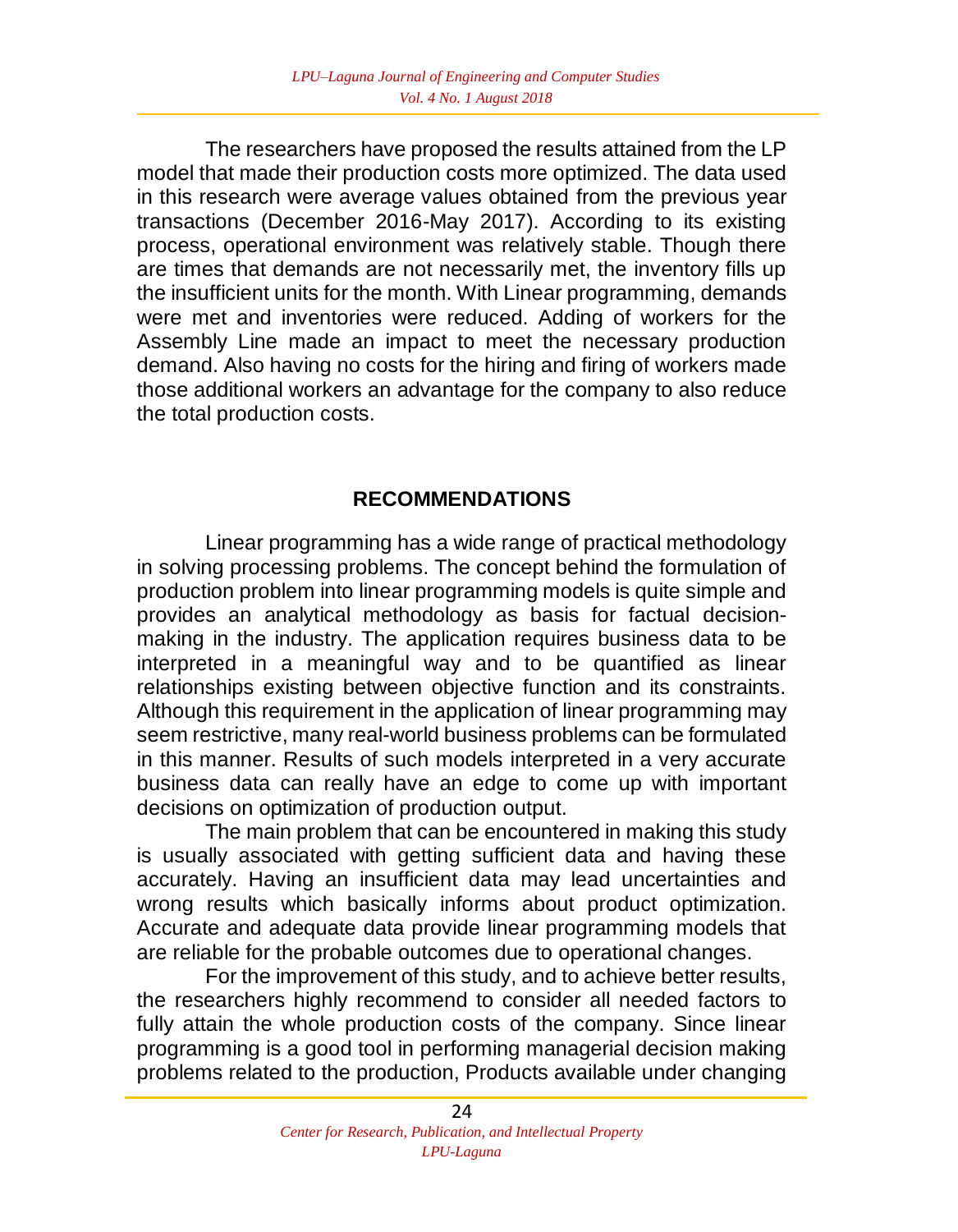operational constraints, identification of fast selling products and benchmark to serve as reference performance indicators have been well-discussed in relations to the outcome of the original problem.

LINGO software has been used in simulating the model of this study, it is also recommended to use other programming software, which is comfortable to the users. Ms Excel, POM-QM, and LINDO software are just examples that can also be used as simulators.

The linear programming model in this study can also be modified based on what the company needs or what the problem dictates to attain accurate results of the model. Also, remember to consider the right parameters, variables, and constraints in formulating a linear programming model. If there are problems that can be encountered that deals with minimizing the costs, using a Linear programming strategy in solving the problem is highly recommended given the fact that all constraints were accurately considered.

# **REFERENCES**

[1] IntelliDynamics, "Production Optimization of Oil and Gas Platforms", the contract of Retrieved the contract of the from the contract of the contract of the Retrieved to the from the contract of the contract of the contract of the contract of the contract of the contract of the c http://www.intellidynamics.net/content/solutions/productionoptimization.html, 2015

[2] G. B. Dantzig, "Linear Programming and Extensions," August 1963

[3] Reeb, J. and Leavengood, S., "Using the Simplex Method to Solve Linear Programming

Maximization Problems,"Oregon State University, Extension Service, 1998

[4] Candes, E. J., & Tao, T., "Decoding by Linear Programming," Information Theory, IEEE Transactions, 51(12), 4203-4215, 2005

[5] S. J. Miller, "An Introduction to Linear Programming," Dept. of Mathematics, Brown University, March 31, 2007

[6] Ekwonwune, E.N. and Edebatu, D.C., "Application of Linear Programming Algorithm in the Optimization of Financial Portfolio of